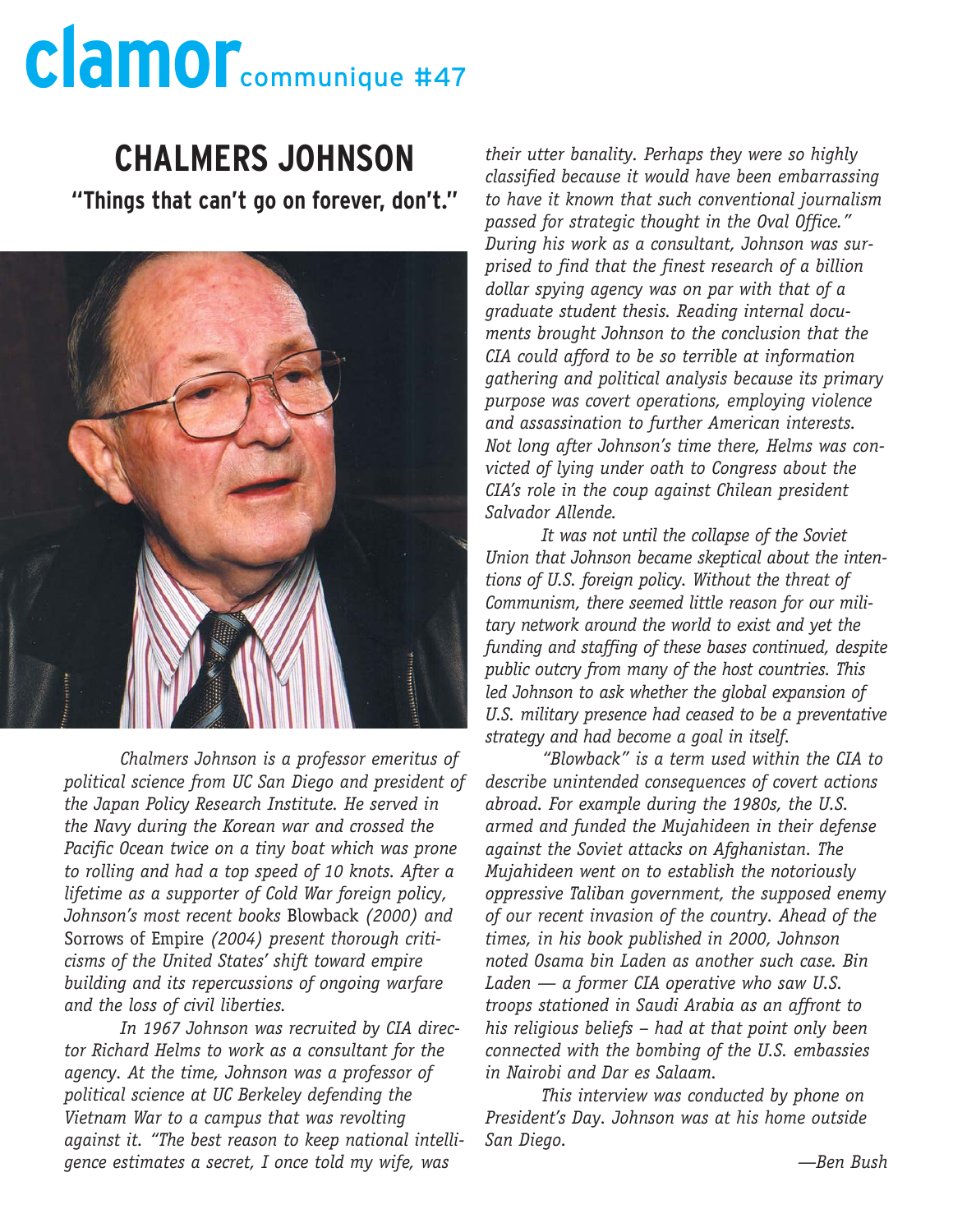BHB: I've heard you speak of your travels to the U.S. military base in Okinawa as a turning point in your perspective on U.S. foreign policy. As you chronicled the expanding network of U.S. bases did you travel to any of the more recent outposts like Camp Bondsteel in Yugoslavia or the bases in Saudi Arabia?

CJ: I'm now 72 and I don't travel that well anymore but you're right to say that about my visit to Okinawa, the poorest of the Japanese prefectures. It is the most southerly island in the Japanese chain, very much a Japanese version of Puerto Rico. Seized by the Japanese empire late in the

19<sup>th</sup> century much in the way that we seized Puerto Rico during the Spanish American war and then always discriminated against on cultural grounds and used in recent times by the Japanese in order to maintain the security treaty with the United States. It has been used as a dumping ground for our troops, basing them out there where they would not be a bother to mainland Japanese, who certainly would not tolerate the sort of things that have gone on in Okinawa since the Battle of Okinawa in 1945.

In September 1995, an incident occurred in Okinawa that lead to the greatest demonstration against the United States since the security treaty was signed. This was the rape of a 12-year-old Okinawan girl. She was abducted, beaten and raped by two marines and a sailor. The governor of Okinawa invited me to address his staff on the issues of the Status of Forces Agreement, which deals with the protection of American troops when charged with extremely serious crimes such as this.

I was simply shocked by the impact of 38 American military bases on an island smaller than Kauai in the Hawaiian islands with 1.3 million citizens. Forced to live next door to our war planes, to our bases; to encounter crimes, bar brawls, environmental pollution, noise pollution – one thing after another. The rate of sexually violent crimes by soldiers leading court martial in Okinawa is two per month and this average has been maintained for well over 50 years.

As I began to do research on the base world, on our 725 bases around the world, I began to discover that Okinawa was not unique. It was, in fact, typical of our huge bases in Germany, Italy, in the Persian Gulf and in Japan itself and in South Korea, where we have created probably the most anti-American democracy on earth today because of the presence of 101 American bases that have been there since the Korean War. All of this led me into investigating our military apparatus and its impact on our country.

B: Your book *Blowback* received a lot of attention after 9-11. What made you feel compelled to write a follow-up?

CJ: There's no question that the September  $11<sup>th</sup>$ attacks were the biggest example in history of blowback, of retaliation for American foreign policy actions. And our reaction, which seemed to be, above all, an overly militarized reaction, is one of the strategies of terrorism. One of the things it hopes to elicit is a military over-reaction that tends to generate more active terrorists and of course more passive supporters for them.

In his "long hard slog" memorandum of October 2003, Secretary of Defense Rumsfield said that we lack a "metric" — he means "measure" but he rarely says what he means — of how we're doing in the war on terrorism. Actually, we've got a pretty good metric: between 1993 and 2001 eight years — al Qaeda, under Osama bin Laden, carried out five major bombing attacks worldwide. Since that time, down to and including the suicide attacks in Istanbul, against the HSBC bank and the British consulate, they've carried out seventeen. Clearly, terrorism has been made worse by our actions — I mean specifically the use of our extremely high-tech military to attack an extremely poor country like Afghanistan — where the bombing amounted to basically just shaking up the rubble.

We know a lot about terrorism. That is,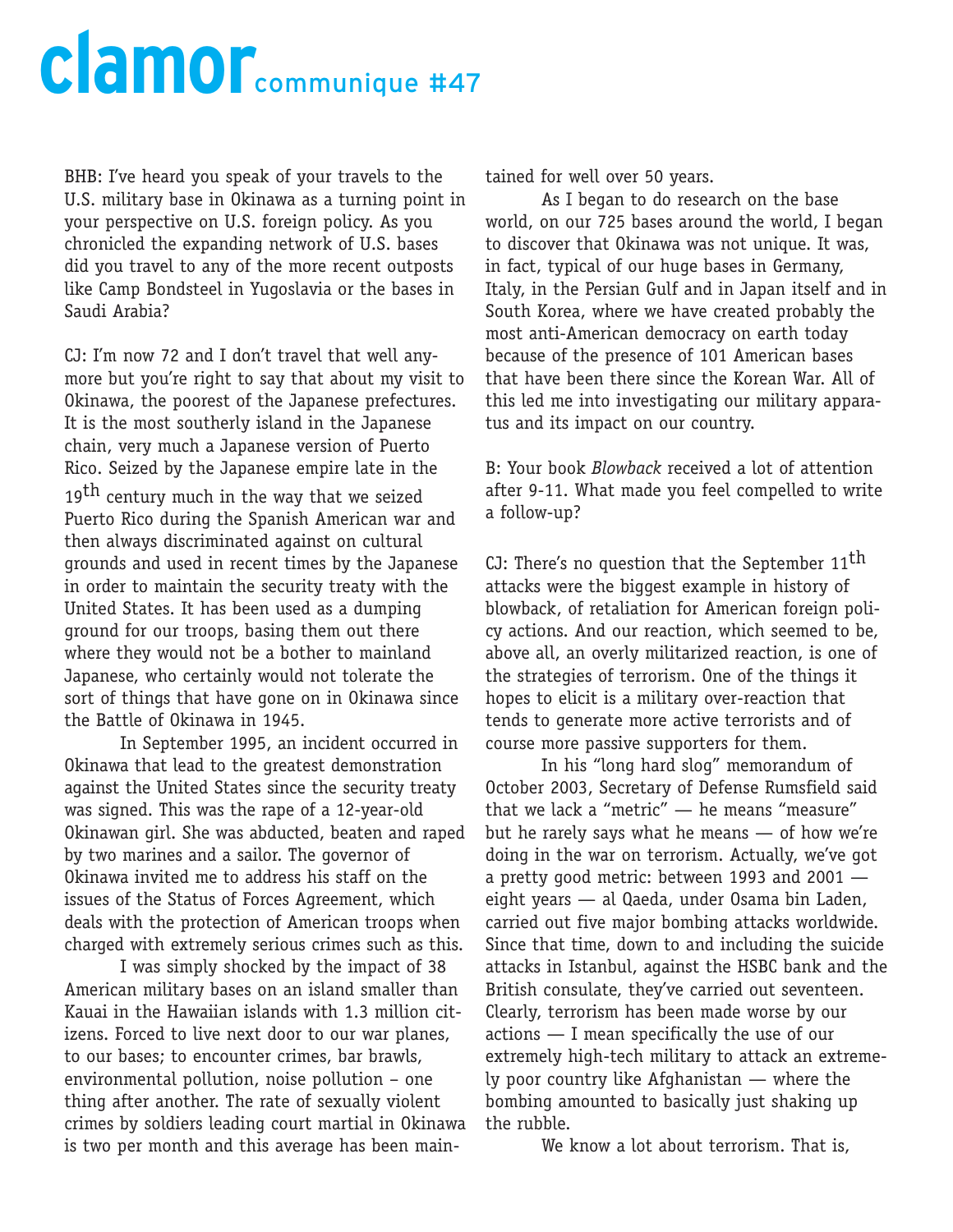technically it is understood as an attack against the innocent in order to draw attention to the sins of the invulnerable and those who can't be attacked. The way to deal with terrorism is to realize that you must separate the activist, those who are actually going out and doing the deed, including suicide bombers, from passive supporters that is, the broad mass of people living in Islamic countries in the case of al Qaeda. You must be responsive to their legitimate grievances and alter your foreign policy in order to cause them to believe that you are genuinely trying to deal with their problems.

My book *Sorrows of Empire* sets out to describe the size of the American military, its 725 bases in other people's countries — that 's the official figure from the Pentagon. The actual number is significantly higher. I believe that the unit of this modern empire is the military base in the way older empires involved colonies. Militarism is maintained in large part by secrecy. Forty percent of the defense budget — which is monstrous in terms of other expenditures of our government is being kept totally secret and has been since the Manhattan Project. It's impossible for congress, even if it were honest, to do oversight on that.

BHB: In the chapter "Whatever Happened to Globalization?" you show Bush-style military dominance interfering with Clinton-style economic dominance, portraying them both as negative. In a situation like China's, a country which does a tremendous amount of manufacturing for American — or perhaps more accurately multinational – corporations, what has changed in the era of American unilateralism in which the administration portrays China as the enemy and is constantly goading it toward confrontation?

CJ: Well, I think it's one of the fundamental contradictions of our policy towards the country that is emerging as probably the most capitalistic on Earth. That doesn't mean it's a democracy. The two don't necessarily go together despite our ideology. China grew economically at 9.1% last year. That is

easily the fastest rate among all large economies — it's well on it's way toward becoming a superpower within a matter of decades. In fact one of the most fundamental issues of international rela-

tions in the 21<sup>st</sup> century is whether the established powers, particularly the United States but also Japan, can adjust to the emergence of legitimate sources of new power and influence. China is an utterly commercial country; Communism is as dead as it could be anywhere. The Fortune 500 loves investing in China and indeed today anything can be manufactured in China cheaper than it can be anywhere else. As a Hong Kong joke has it: "China just had a couple of bad centuries and now it's back."

I included this chapter on globalization just to draw attention to what a radical departure the "war party" is taking, by which I mean the party of the current administration. I argue that Bill Clinton was actually a more effective imperialist than George Bush simply because he was able to disguise, even camouflage, America's attempts to maintain hegemony over the world under the economic doctrine, or at least a kind of spurious ersatz doctrine, called globalization, which suggested that sooner or later through the mysteries of free trade, the very poor countries of the world that we are exploiting would some way or another begin to grow. Not a one of them has but that was the promise.

George Bush just drops the veil, he just comes along bluntly with a list of 50 to 60 countries in which he and Vice President Cheney would like to bring about a regime change – a typical term of theirs – and of course using military force to do it. This is utterly destructive of the kinds of things inherent in globalization and the use of economic influence because it destroys the trust on which free trade is based. Our sort of rogue behavior under the Bush administration – calling for preventative war and arming well beyond our ability to even pay for it, has alarmed the rest of the world. It is to the point where you can almost see what the Romans used to speak of — that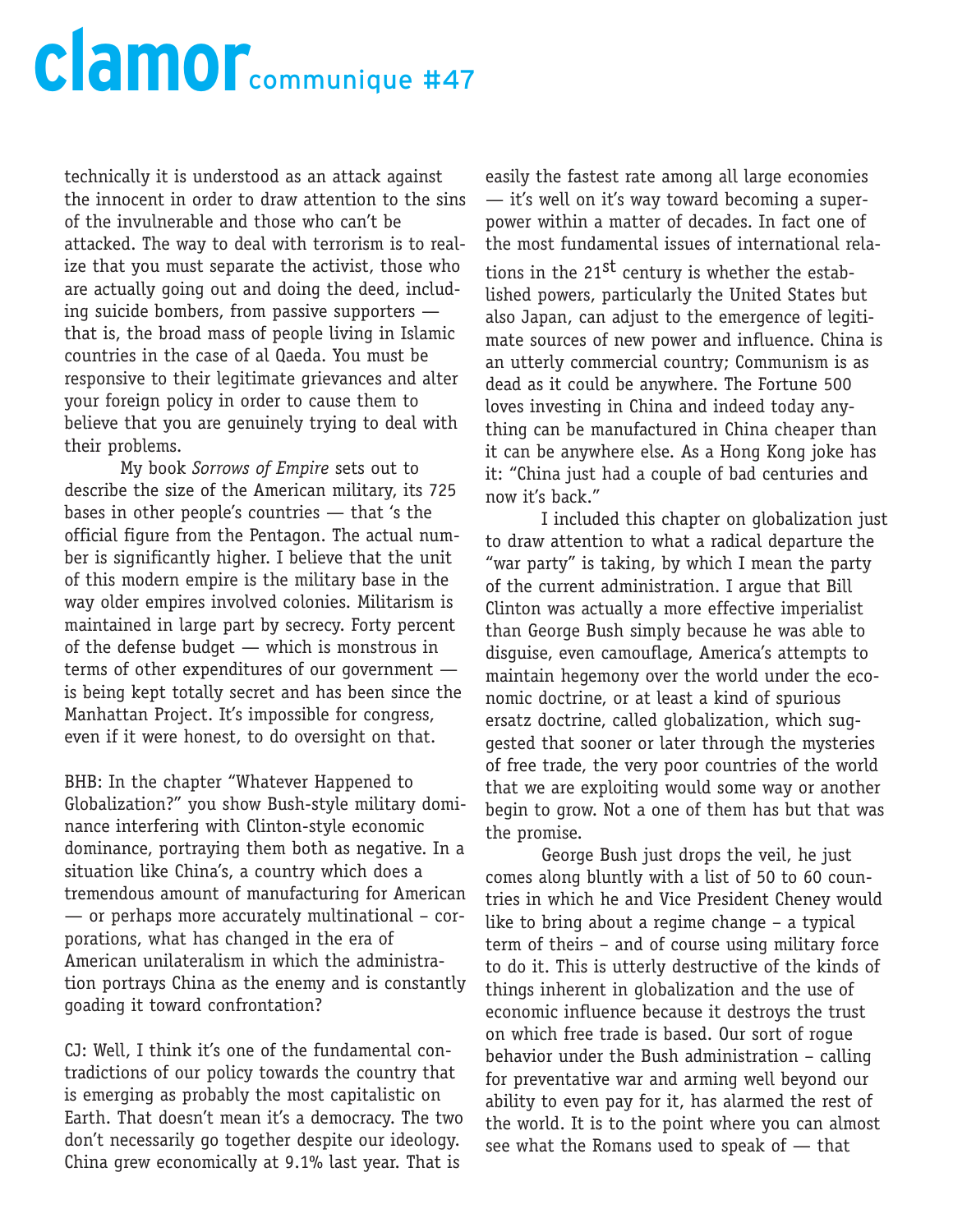gathering world of enemies out there. We are disliked everywhere today and everyone is trying to think of ways to restrain or retaliate against us or help push us further toward our own decline.

To take just one example: without doubt, the Bush administration has provided one of the greatest impetuses for nuclear proliferation we've ever seen. Virtually the entire rest of the world is now saying, "What was wrong with Hussein was not that he had weapons but that he didn't have them." So long as he didn't have them the United States could bully him, treat the Iraqi population in an extremely destructive and ultimately criminal way. Whereas North Korea, which we have every reason to believe has a small minimal deterrent capability, we are approaching much more carefully. This will lead other nations around the world to believe they must be prepared in the same way if the American juggernaut starts putting them on a list.

Take as a concrete example a country like Brazil: at one time they had an incipient nuclear weapons program which they abandoned after we encouraged them to sign the nuclear non-proliferation treaty. I am reasonably certain that President Lula Da Silva must now ask his advisors in the greatest of privacy, "How long would it take you to revive the program if it should turn out that the Americans start to come after us? Particularly as we increasingly do not go along with their economic schemes to keep us in a subordinate position and as a dumping ground for the products produced by their multinational corporations."

It's in that sense that I felt the issue of globalization was directly relevant to an understanding of the imperialism and militarism I'm talking about as it is part of a more traditional kind of imperialism that the United States has carried out for a long time.

And I wouldn't want to suggest either that all of American imperialism has necessarily been bad. Since the end of World War II we have worked to build a structure of international law of agreements among truly diverse cultures on common

and accepted practices in everything from nuclear weapons to trade law. I'm not trying for a minute to suggest that this body of law was equitable but it was rooted in the United Nations and it did produce global acquiescence. We pioneered the use of foreign aid and things like the Fulbright program to bring scholars to America to study. There was much greater reliance on diplomacy than we see today, with the almost total displacement of the State Department by the Department of Defense. That was also part of our legacy that is being destroyed by the Bush administration.

BHB: During the build-up to the war in Iraq there was a lot of opposition from prominent E.U. nations. Do you see the E.U. as a counterbalance to U.S. actions or as a NAFTA-like force which works to the benefit of corporations by reducing trade barriers so that jobs can move to the regions with the lowest wages? Jobs manufacturing products for the wealthy French market can now be moved to the former eastern bloc countries where wages are much lower.

CJ: Well, certainly it's a bit of both. The stance of France and Germany was heroic and important. The status of the E.U. is complex because it's having great difficulty coming together on common rules for the big countries, for example France and Germany, as contrasted with the little countries. It probably has expanded too fast into the old ex-Soviet satellites of East Europe that are extremely poor countries. But at the same time we also have to acknowledge that an unintended consequence of the leadership of Britain simply ignoring the will of its public opinion democratically expressed is that there will simply be no British influence on the continent for decades if ever again. Britain is now thoroughly identified as a satellite of the United States in the eyes of Europeans.

The other thing that complicates the E.U. is the dubious status today of NATO, the North Atlantic Treaty Organization, which was a defensive alliance created to defend Europe against the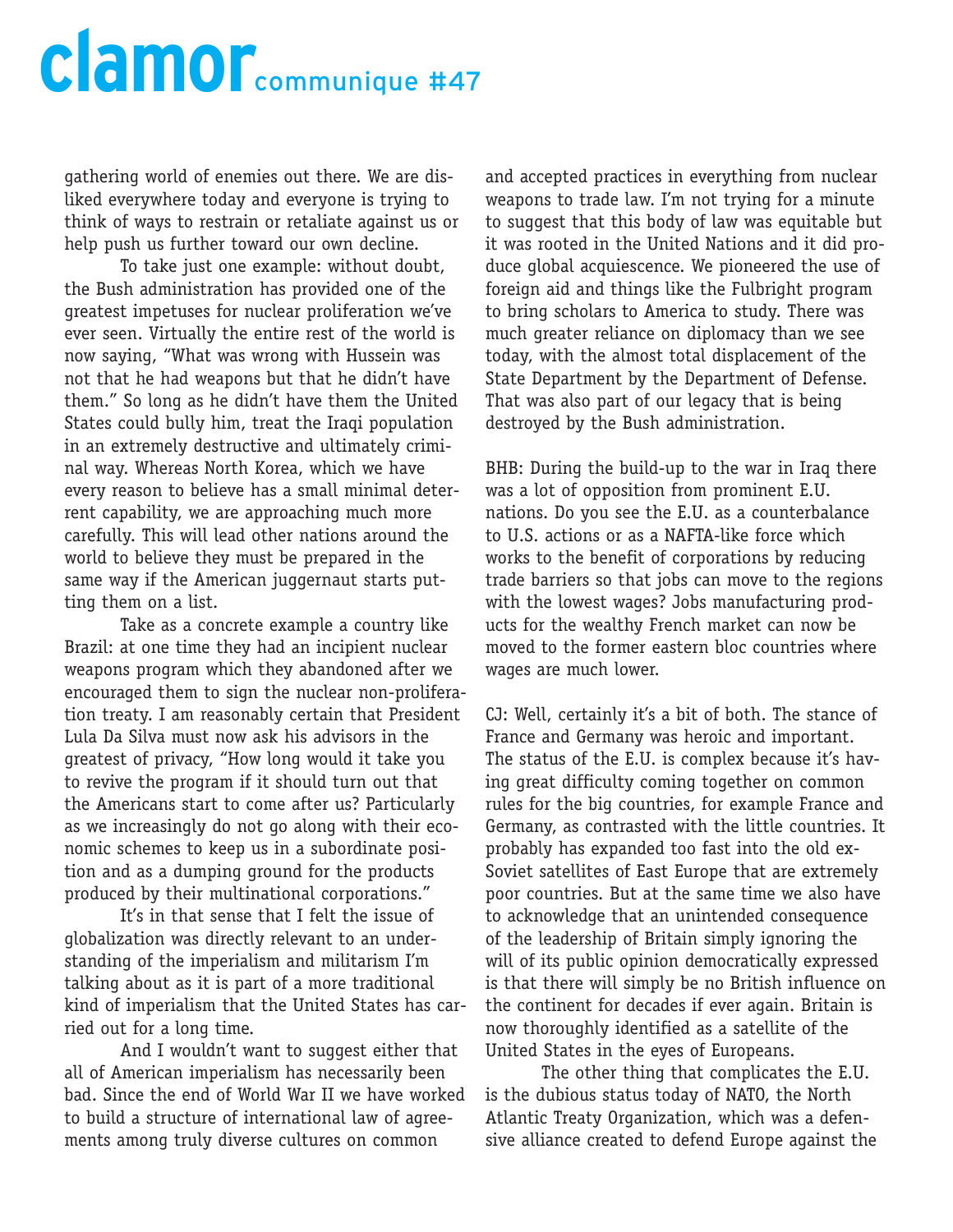Soviet Union. Since the Soviet Union no longer exists, it is arguable that that alliance is now coming apart of its own weight but we continue to try to prop it up and use it as a device both to control the E.U. and for our own purposes in assisting our overstretched military around the world.

I would generally say that given the trend of events, the policies of the Bush administration have done more to unite Europe than anything that has been done up until now. A united Europe constitutes an economic and potentially even military force as great or greater than the United States. I don't actually expect the E.U. to ever to turn into a major military force simply because of the very considerable aging of the population and the fact that it is opposed to war. And I wish that unity were more advanced.

BHB: In *Blowback* you comment: "The need to raise incomes in the developing world to maintain adequate levels of global demand must also be recognized. Since this almost surely cannot (and probably should not) be done by attempting to institutionalize some version of labor rights on a global scale, the United States should establish some minimum wage levels for the manufacture of goods that are to be exported to our market." What do you see as the dangers of institutionalizing global labor rights? Would it just destabilize currency in a variety of places?

CJ: I have no doubt that it would have these effects. My own feeling is that as you exploit cheap labor abroad, you must attempt to make that labor less cheap on grounds that sooner or later, if you're going to keep manufacturing all these things, somebody has to be able to buy them. If you take jobs away in America in order to manufacture in China or Bangladesh or wherever else then there's nobody back in America who can buy them but you can't sell them in China or Bangladesh because the people there live too close to subsistence levels. As Herb Stein once put it, when he was chairman of the council of economic advisors, "Things that can't go on forever, don't."

Well, this can't go on forever and one way to begin to equalize these things is to start stressing the requirement that companies that do relocate to India or China pay wages that are at least slightly comparable with those that occur in rich countries.

BHB: In the October 2002, Chechen secessionists took several hundred hostages in the Moscow Opera House. Afterwards the Russian government frequently compared the incident to September 11th in order to depict their pre-existing war in Chechnya as an anti-terrorist operation. Both Chechnya and Afghanistan are strategically important locations for building a pipeline to export oil reserves near the Caspian Sea. Do you see this as an alliance between the U.S. and Russia working together to fight terrorists or are they using a similar justification to compete for the same oil rich resources around the Caspian Sea?

CJ: Well, I'm not sure that it should be put as that stark of a dichotomy. But I basically agree with the thrust of your remarks. These incidents are being used for expansionist policies and there is no question that the oil that has opened up in the now independent countries around the Caspian Sea is a magnet to the rest of the world.

We're not simply talking here about the manipulation of symbols or the military petroleum complex because Chechnya does represent one of the fundamental contradictions of the new Russia, which pretends to no longer be the Soviet empire, but still insists that Russia include countries that have utterly diverse religious and historical traditions such as Chechnya or Dagestan or Azerbaijan or Georgia or any of these places that are now being contested.

At the same time I believe that it is only logical that the Russians must be alarmed by the very rapid American penetration of this area, which includes building bases in Uzbekistan and Kyrgyzstan and the desire to build bases in Azerbaijan. A recent CIA coup carried out a forced regime change in Georgia to bring to power a gov-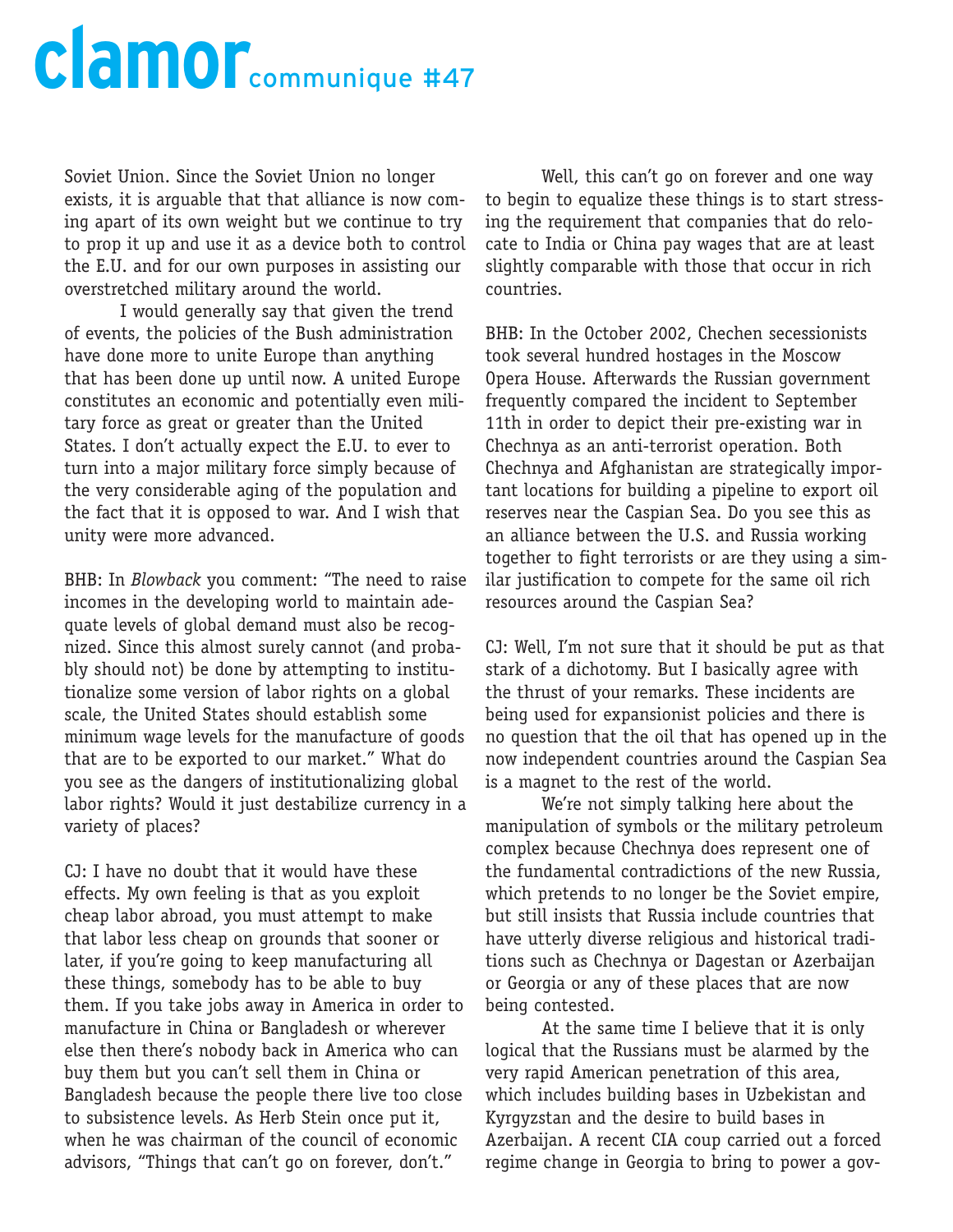ernment that we could manipulate better.

Most Americans don't realize that Jim Baker, the former Secretary of State and Republican guru, and his law firm Baker Botts have an office in Baku, Azerbaijan. Having visited that city I can tell you there isn't much law business there. What that's there for is the tremendous profits that American oil majors hope to make as they exploit the oil from the Caspian basin and try to move it to markets in Europe and in America and perhaps China without going through Russia.

But I think at the same time there is no question that Prime Minister Putin uses the threat in Chechnya and terrorist activities within Russia itself for the purposes of his own militaristic policies. I suspect that he will be no more successful than Ariel Sharon in Palestine or the United States in Afghanistan and Iraq in pursuing similar kinds of very hard-line militaristic policies.

BHB: During the war in Afghanistan the U.S. made ties with Pakistan in order to use its military bases. What do you see as the implication of this in the nuclear stand-off between Pakistan and India?

CJ: Well, obviously neither country should have produced nuclear weapons without our even knowing anything about it. When they tested them in 1998 it was another in a now long line of catastrophic failures of American intelligence. You'd have been better informed if you had simply abolished the CIA and just paid attention to what was being reported on the BBC. But it is a very, very unstable area of the world and moreover, our actions are creating precedents that could be followed there. A nuclear war in that part of the world – any nuclear war would be catastrophically destabilizing, but this one would be horrific, the loss of life would be fantastic and yet here we are in the unusual position of having to defend a military officer who illegally carried out a military coup and set himself up as "President" Musharraf in Pakistan and who does have nuclear weapons as well as a degree of nuclear blackmail over us.

What this requires is the utmost kind of careful attention to detail; people with immense experience in these cultures, who know the people involved well and can carry out genuine diplomatic conversation. Instead what we have is the growing displacement of the state department by uniformed military officers. The money allocated in our budget right now for foreign affairs goes 93% to Pentagon and only 7% to the State Department. Our people are so inexperienced and naive that they believe their own propaganda. They now seem amazed at the revelation that Pakistan has been supplying atomic technology to Libya and North Korea and other places while we've been defending everything that Musharraf says and does; meanwhile, India is moving in a much more nationalistic direction than it had been in the past, and I can't do anything more than say it's an alarming situation that demands the most careful attention.

BHB: You have said recently that the U.S. has bungled the situation in Iraq so badly that we can't leave or stay. If we stay resentment against the U.S. simmers and American soldiers continue to die and if we leave the country erupts into civil war. What do you see as the factors contributing to that scenario and do you see any way out?

CJ: Well, right now, contrary to the intelligence put out or invented by the Neo-Conservatives, we are in a full-blown quagmire in Iraq. Today many healthy, serious, young Iraqi men, regard it as their responsibility, their family responsibility, and a matter of honor to attempt to kill easily identifiable foreign invaders, just as happened in Vietnam. Moreover, with the capture of Hussein, they feel that they are no longer stooges for the old government but merely Iraqi patriots. One can virtually guarantee that so long as we stay there casualties  $-$  which are now running above 530  $$ will continue to mount.

At the same time, everyone with even a modicum of knowledge about Iraq knows that this was never a real country. There is no Iraqi nation, there are three separate groups that were artifi-